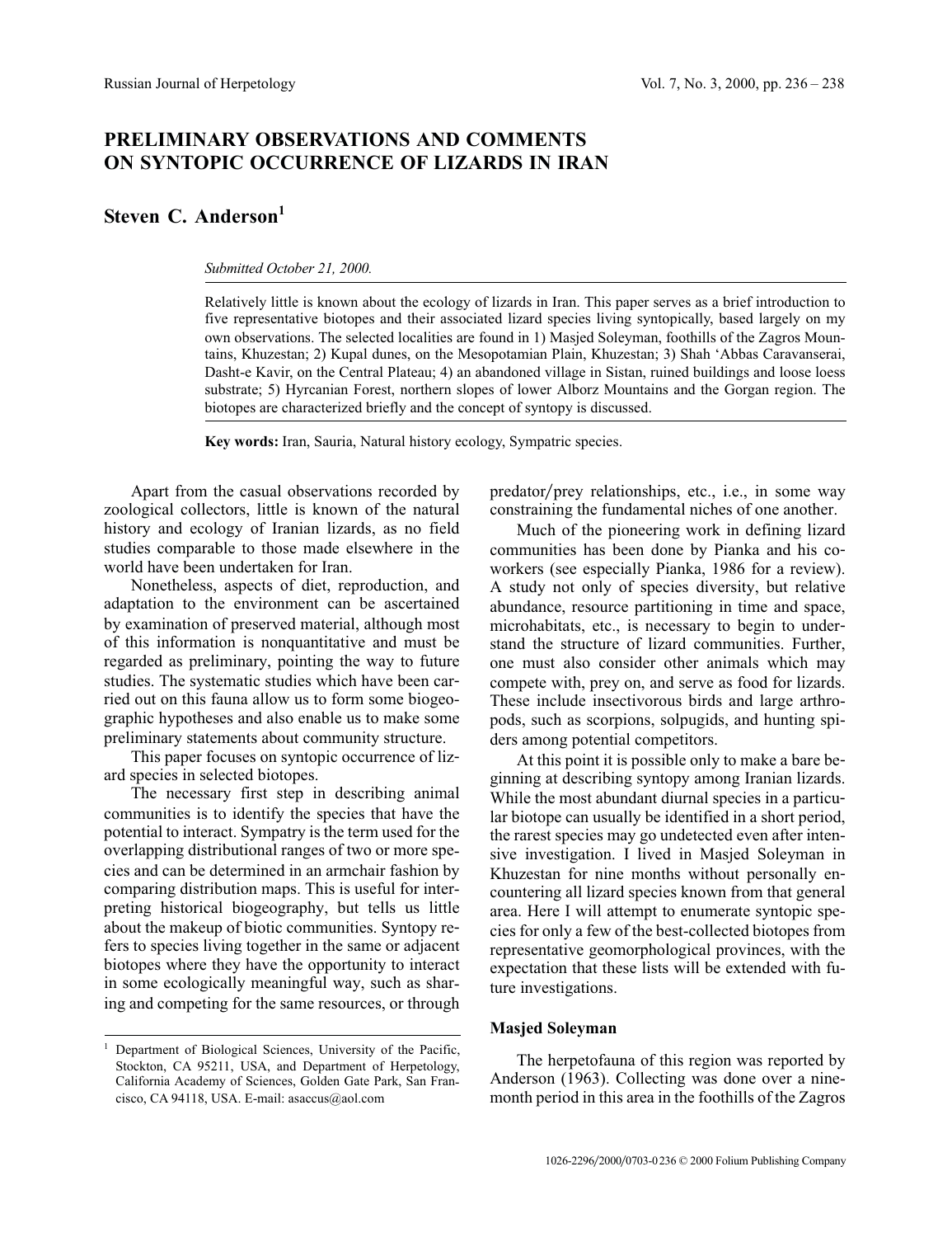Mountains in Khuzestan Province in 1958. Details of the geography of this region were provided by Anderson  $(1963:417 - 419,$  Fig. 1), but in brief, the foothill environment is set in a series of anticlinal hills and synclinal valleys from  $150 - 1500$  m. The formations are limestones, marls, and gypsum, the principal substrates of the biotope are alluvial fill in the valleys and exposed limestone outcrops on the hillsides. Early rains begin in November, March usually being the end of the rainy season. Spring temperatures are mild, but summer temperatures become increasingly high, with little nighttime cooling. Substrate temperatures exceed 50°C before midday in summer and remain high until late in the afternoon. The vegetation has been much degraded by human activities and is characterized by little woody vegetation, other than occasional thorny shrubs and widely scattered small trees. All arable land is under cultivation for wheat and barley during the winter and spring, barren the rest of the year. Annual herbaceous plants of a Mediterranean character proliferate in the cultivated fields and along seasonal water courses during the spring. The lizards which occur syntopically throughout this widespread biotope are: *Laudakia nupta nupta*, *Trapelus agilis*, *Eublepharis angramainyu*, *Asaccus elisae*, *Cyrtopodion scabrum*, *Hemidactylus persicus*, *Tropiocolotes helenae helenae*, *T. persicus bakhtiari*, *Mesalina watsonana*, *Mabuya aurata septemtaeniata*, and *Varanus griseus*. *Uromastyx loricatus* occurs locally at low elevations. In addition, *Ophisops elegans* may occur syntopically with some of these species in some localities. Thus, the lizard community of this biotope consists of 11 – 12 species at any one locality, *Laudakia*, *Trapelus*, and *Mesalina* the most abundant diurnal species. Half of the species are nocturnal.

# **Kupal Dunes**

This area was visited twice, once in 1958 and once in 1975. It is an area of active, wind-blown sand dunes 1 km east of Kupal along the Ahvaz-Behbehan road at  $31^{\circ}16'$  N,  $49^{\circ}10'$  E,  $25 - 50$  m elevation. It is representative of a biotope locally developed at several places on the Ahvaz plains of Khuzestan. A few shrubs grow on the dunes and on the sandy fringes; some grasses and thorny shrubs are found in the "blow-out" depressions. The climate is Mediterranean, with winter rains, subtropical, hot, and arid. Lizard species occurring syntopically here: *Trapelus persicus*, *Bunopus tuberculatus*, *Stenodactylus doriae*, *Acanthodactylus schmidti*, *Scincus scincus conirostris*, and *Varanus griseus*. The amphisbaenid, *Diplometopon zarudnyi*, also occurs here. *Phrynocephalus arabicus* and *Stenodactylus affinis* have been collected 21 km north of Ahvaz, and might be expected to occur in the Kupal dunes, as well. The only other sand-adapted lizard known for the Ahvaz Plain is *Acanthodactylus grandis*; these were abundant in a more stabilized sandy area near Bushire.

## **Shah 'Abbas Caravanserai**

The Shah 'Abbas Caravanserai, 34°44' N,  $52^{\circ}10'$  E, about 1000 m elevation, near the foot of Siah Kuh, has served as a headquarters for biological field investigations of the fauna of the Kavir Protected Region. It is located on the Central Plateau in Tehran Province. I collected here 13 June 1975 and examined specimens brought to the museum in Tehran (MMTT) by other zoologists over several years. The substrate here is dry, gravelly alluvium on flats and slopes, the vegetation shrubby steppe (dominated by *Artemisia herba-alba*). Elsewhere, within the near vicinity are other surfaces, sandy or salty to various degrees (see Nilson and Andrén, 1981 for a more detailed description of this region). I collected only two species of lizards during my brief visit, *Trapelus agilis* and *Agamura persica*, but the following are also known from this biotope in or near this locality: *Phrynocephalus scutellatus*, *P. maculatus*, *Uromastyx asmussi*, *Eremias andersoni*, *E. persicus*, *Mesalina watsonana*, *Ophiomorus nuchalis*, and *Varanus griseus caspius* (see also Nilson and Andrén, 1981). Not all of these species may be present on all substrates, *Phrynocephalus maculatus* and *Eremias andersoni* prefering sandy surfaces, and *P. scutellatus* tolerating saltier soils than most other lizard species.

## **Abandoned Village in Sistan**

At various locations on the flat alluvial plain in Sistan, there are abandoned villages swamped in fine-grained eolian loess deposits. Vegetation around the village consisted of scanty shrubs, probably *Salsola* sp., although some wet-rice cultivation was carried out at the edge of the village. In addition to the drifts of loose material, this biotope consists of the inner and outer walls of the mud-brick buildings, some of these surfaces still covered with plaster. I collected at one such locality at  $31^{\circ}03'$  N,  $61^{\circ}38'$  E,  $450$  m elevation on  $27 - 28$  April, 1975. The following species are syntopic at this locality: *Trapelus agilis*, *Bunopus tuberculatus*, *Cyrtopodion longipes*, *Teratoscincus bedriagae*, *T. microlepis*, *T. scincus keyserlingii*, *Ophiomorus tridactylus*, *Eremias acutirostris*, *E. lineolata.* In addition to these nine species all living in